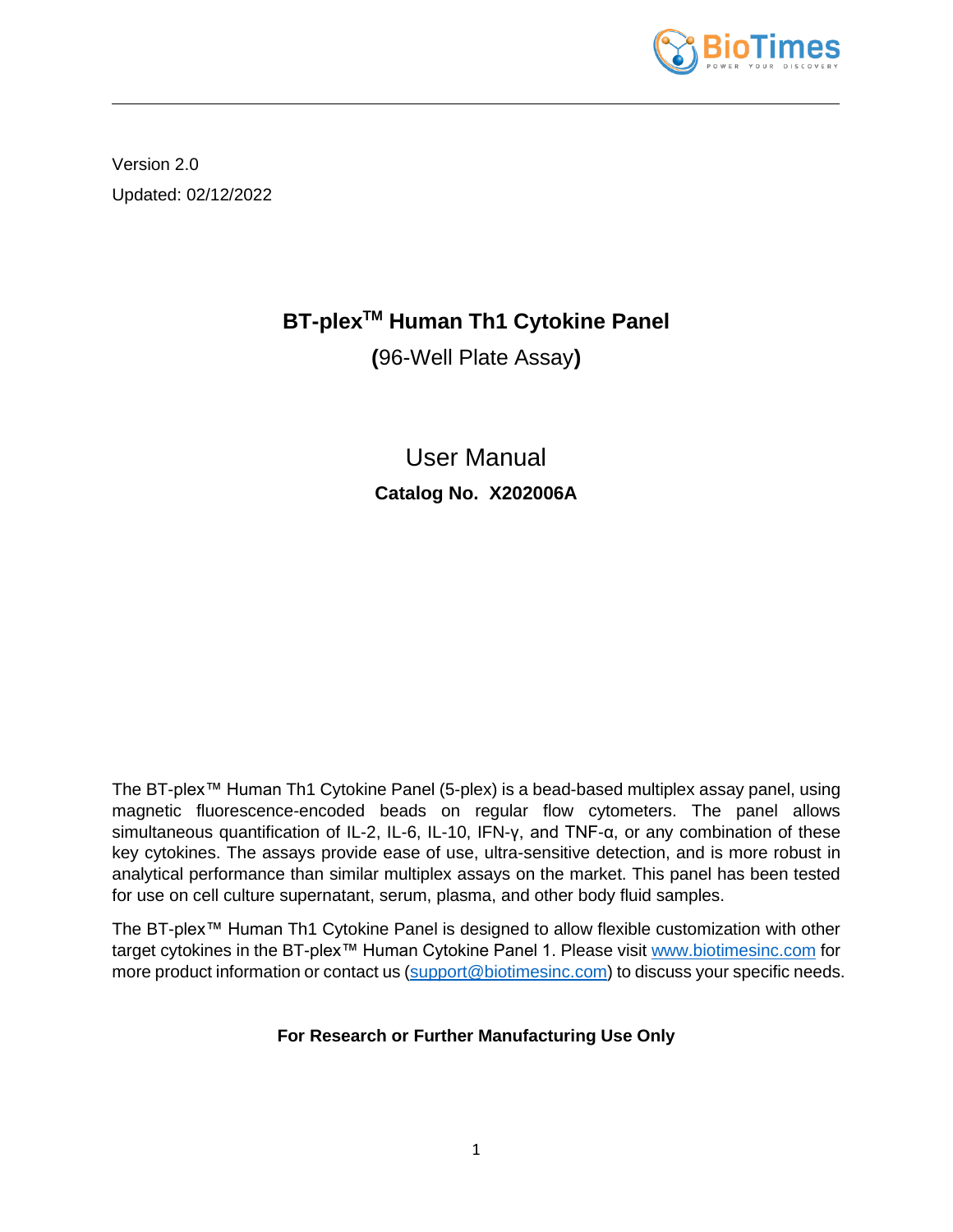

# **TABLE OF CONTENTS**

# **Warning**:

- 1. This reagent may contain Sodium Azide and other common laboratory chemicals. The chemical, physical, and toxicological properties of these materials have not been thoroughly investigated. Standard Laboratory Practices should be followed. Avoid skin and eye contact, inhalation, and ingestion.
- 2. Biological samples should be handled as potentially hazardous. Follow universal precautions as established by the Center for Disease Control and Prevention and by the Occupational Safety and Health Administration when handling and disposing of infectious agents.
- 3. Do not mix or substitute reagents from different kits or lots. Reagents from different manufacturers should never be used with this kit.
- 4. Do not use this kit beyond its expiration date.
- 5. SA-PE and fluorescent beads are light-sensitive. Minimize light exposure.

It is important that you read this entire manual carefully before starting your experiment.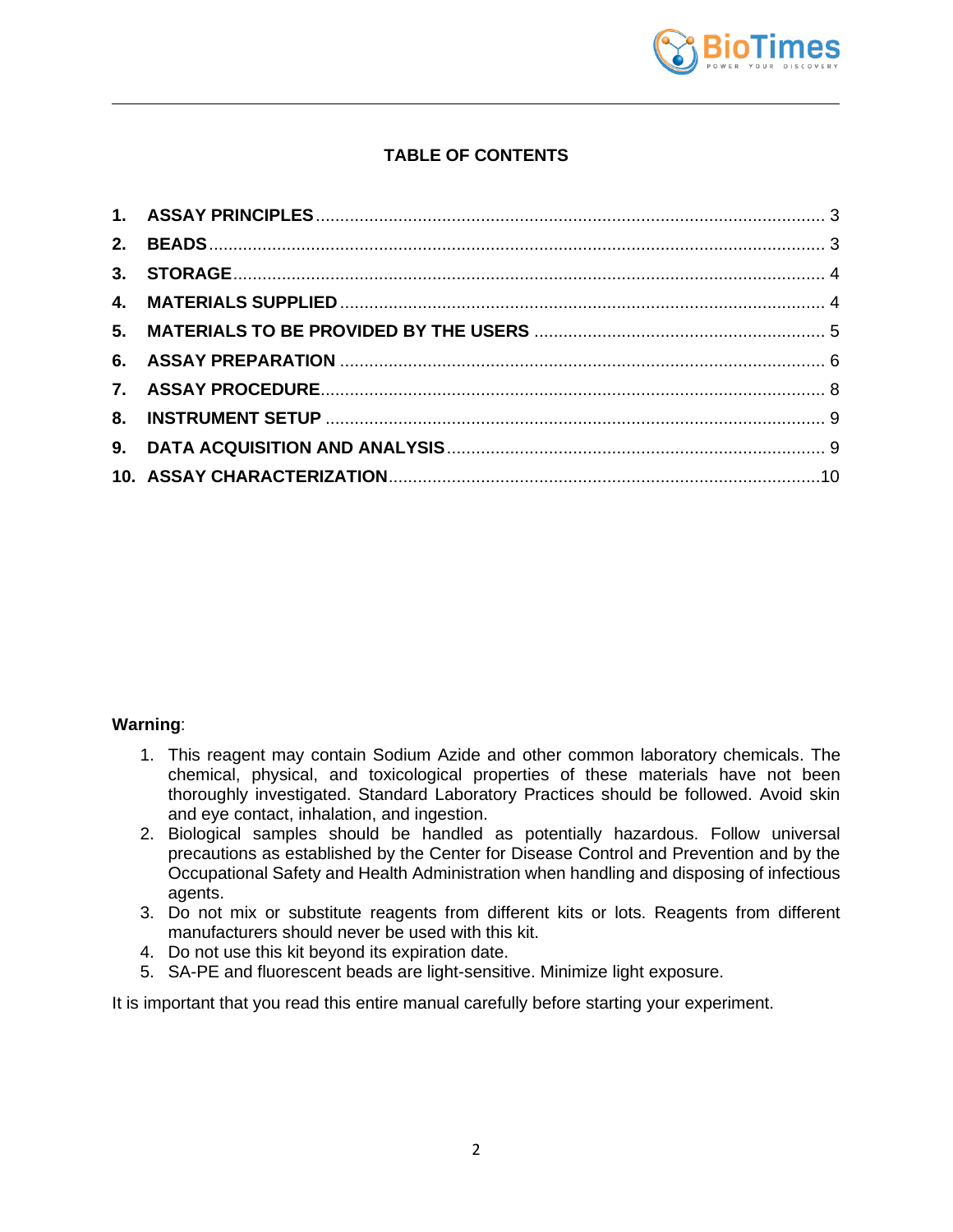

# <span id="page-2-0"></span>**1. ASSAY PRINCIPLES**

BT-plex™ bead-based kits use the same principle as typical sandwich immunoassays. Magnetic beads are differentiated by a combination of bead size and internal fluorescence intensities. Each bead set has a functional surface and is chemically conjugated with a specific capture molecule (e.g., antibody or binding protein) on the surface of the bead specific for a given analyte. When a selected group of beads with different Bead IDs are mixed and incubated with a sample, each target analyte in the sample will bind to its specific capture beads. A mixture of biotinylated detection antibodies specific to the targets are added, each detection antibody in the cocktail will bind to its specific analyte bound on the capture beads, thus forming capture bead-analytedetection antibody sandwiches. Streptavidin-phycoerythrin (SA-PE) subsequently binds to the biotin group on the detection antibodies, providing a fluorescent signal with intensities in proportion to the quantity of bound analytes. With a flow cytometer reader, analyte-specific populations can be segregated and phycoerythrin fluorescent signal can be quantified. The concentration of a particular analyte is determined using a standard curve generated in the same assay.

# <span id="page-2-1"></span>**2. BEADS**

The BT-plex assays use two sizes of beads. Each size has several sub-populations that can be identified based on their forward scatter (FSC) and side scatter (SSC) profiles (Beads A, smaller beads and Beads B, larger beads). Each bead size can be further resolved based on their internal fluorescence intensities, which can be detected using FL4, or APC channel, depending on the type of flow cytometer used. The smaller Bead size A consists of 7 bead populations and the larger Bead size B consists of 6 bead populations. Using a total of 13 bead populations distinguished by size (A and B) and internal fluorescent intensities (7 for A and 6 for B), the BTplex™ kits allow simultaneous detection of up to 13 targets in a single sample. A 12-plex panel and associated bead populations are described in Figure 1.



**Figure 1. Beads Differentiated by Size and Fluorescence Intensities\***

*\*Gate R1 represent smaller beads (Size A) and Gate R2 represents larger beads (Size B). The R1 bead populations from lower to higher APC intensity are identified as A1, A2, A3, A4, A5, and A6, respectively. The R2 bead populations from lower to higher APC intensity are identified as B1, B2, B3, B4, B5, and B6, respectively.*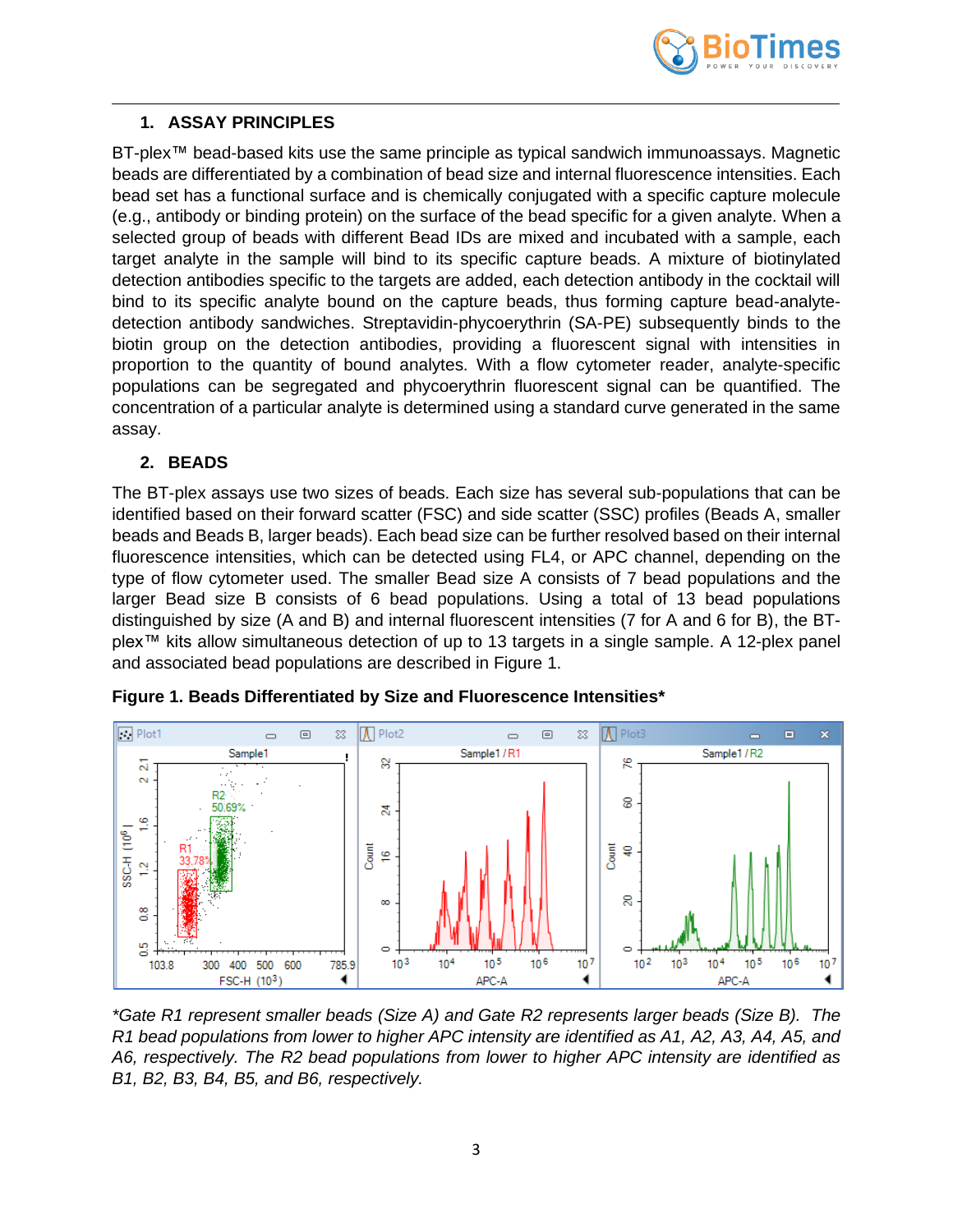

For specific conjugated beads used in the Human Th1 Cytokine Panel, refer to Table 1 for exact assignment of bead Identifications and top standard concentrations for each target.

| <b>Target</b>       | <b>Bead ID</b> | <b>Top Standard Conc.*</b> |
|---------------------|----------------|----------------------------|
| Human IL-2          | A2             | $2.0$ ng/mL                |
| Human IL-6          | A <sub>5</sub> | $2.0$ ng/mL                |
| Human IL-10         | B1             | $2.0$ ng/mL                |
| Human IFN-y         | B5             | $2.0$ ng/mL                |
| Human TNF- $\alpha$ | Β6             | $2.0$ ng/mL                |

**Table 1. Panel Targets, Bead ID, and Reference Standard Concentration**

Bead ID is used to associate bead populations with target analytes. For data analysis of FCS files, association of analyte and bead ID are defined during the gating step of the data analysis software.

*\*The concentrations of the target cytokines when the lyophilized standard is reconstituted to 1.25 mL in Assay Buffer.*

# **3. STORAGE**

<span id="page-3-0"></span>All original kit components should be stored at 2-8°C. DO NOT FREEZE Pre-mixed Beads, Detection Antibodies or SA-PE.

Once the standard and Control Samples have been reconstituted, transfer contents into polypropylene microfuge vials. DO NOT STORE RECONSTITUTED STANDARD and Control Samples IN GLASS VIALS. Leftover reconstituted standard and Control Samples should be stored at ≤-70°C for future use. Avoid multiple freeze-thaw cycles. Discard any leftover diluted standards.

# **4. MATERIALS SUPPLIED**

<span id="page-3-1"></span>The BT-plex kit contains enough reagents for 100 tests with a small overfill to cover pipetting loss. When assays are performed in duplicate, reagent volume provided is enough for assays with an 8-point standard curve and 40 samples.

#### **Table 2: Kit Components information**

| <b>Kit Components</b>                           | Quantity | <b>Volume</b> | Part No.                |
|-------------------------------------------------|----------|---------------|-------------------------|
| Human Th1 Cytokine Premixed Beads,<br>Magnetic  | 1 Bottle | $3.5$ mL      | X202006A-01 or<br>vary* |
| Human Th1 Cytokine Detection Antibody           | 1 Bottle | $3.5$ mL      | X202006A-02             |
| Human Cytokine panel 1 Standard, Lyophilized    | 1 Bottle | <b>NA</b>     | X202006A-03             |
| BT-plex <sup>™</sup> Streptavidin-Phycoerythrin | 1 Bottle | $3.5$ mL      | X202006A-04             |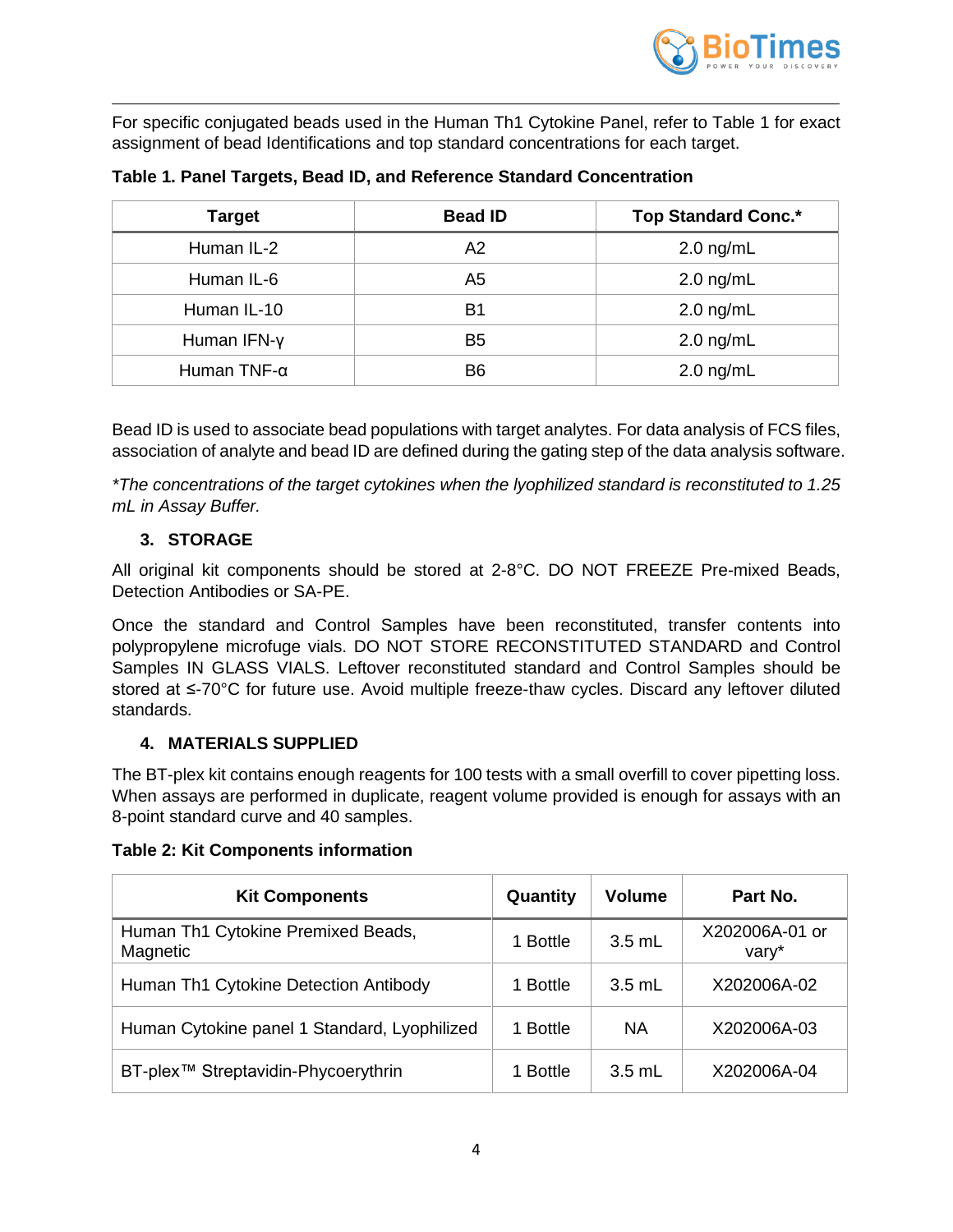

| BT-plex <sup>™</sup> Assay Buffer                            | 1 Bottle | $25 \text{ mL}$ | BTAB <sub>01</sub> |
|--------------------------------------------------------------|----------|-----------------|--------------------|
| BT-plex™ 20X Wash Buffer                                     | 1 Bottle | $25$ mL         | BTWB01             |
| Human Th1 Cytokine Panel Control Sample 1,<br>Lyophilized*** | 1 Bottle | <b>NA</b>       | X202006A-05        |
| Human Th1 Cytokine Panel Control Sample 2,<br>Lyophilized*** | 1 Bottle | <b>NA</b>       | X202006A-06        |
| Low binding V-bottom plate**                                 | 1 Plate  | <b>NA</b>       | NA.                |
| Adhesive Plate sealer                                        | 2 sheets | <b>NA</b>       | NA.                |
| Instruction Manual                                           | 1        | <b>NA</b>       | NA                 |

*\*Catalog number of premixed beads vary with selection of targets. X202006A-01 contains all 5 targets. Premixed beads are ready to use.*

*\*\*Low-binding V-bottom plate can be reused once after thorough cleaning.*

*\*\*\*Human Th1 Cytokine Panel Control Samples are available separately for use as quality controls for the assay. Not all kits are provided with Control Samples.* 

Table 3: Customization of Targets

| <b>Target</b>       | Bead ID*       | <b>Target to select</b> |
|---------------------|----------------|-------------------------|
| Human IL-2          | A2             |                         |
| Human IL-6          | A5             |                         |
| Human IL-10         | B1             |                         |
| Human IFN-y         | B <sub>5</sub> |                         |
| Human TNF- $\alpha$ | B <sub>6</sub> |                         |

# <span id="page-4-0"></span>**5. MATERIALS TO BE PROVIDED BY THE USERS**

5.1. A flow cytometer with two lasers (e.g., a 488 nm blue laser or 532 nm green laser and a 633-635 nm red laser) capable of distinguishing 575 nm and 660 nm Examples of compatible flow cytometers are listed below:

| <b>Flow Cytometer*</b>       | <b>Classification</b><br><b>Channel</b> | <b>Emission</b><br>Wavelength | Reporter<br><b>Channel</b> | <b>Emission</b><br>Wavelength |
|------------------------------|-----------------------------------------|-------------------------------|----------------------------|-------------------------------|
| Agilent Novocyte™            | APC                                     | 660 nm                        | <b>PE</b>                  | 572 nm                        |
| Beckman Coulter-CytoFLEX™    | APC.                                    | 660 nm                        | <b>PE</b>                  | 585 nm                        |
| Beckman Gallios <sup>™</sup> | APC                                     | 660 nm                        | <b>PF</b>                  | 575 nm                        |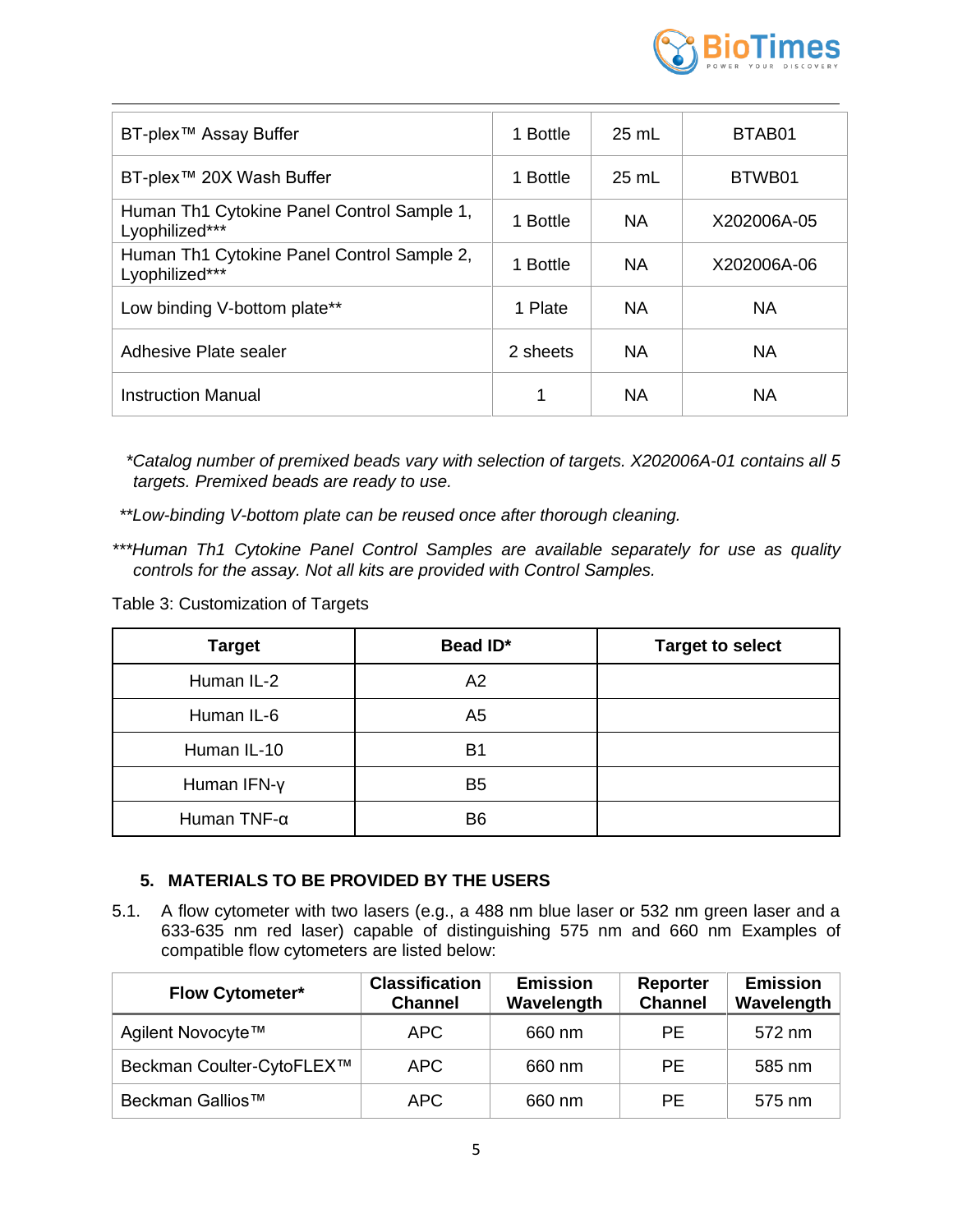

| BD Accuri™ C6/ C6 Plus                                                                       | APC, FL4 | 675 nm | PE, FL <sub>2</sub> | 585 nm |
|----------------------------------------------------------------------------------------------|----------|--------|---------------------|--------|
| BD FACSCalibur <sup>™</sup> , Canto™,<br>Canto II, LSR™, LSRII™, LSR<br>Fortessa™, FACSAria™ | APC/FL4  | 660 nm | PE/FL <sub>2</sub>  | 575 nm |
| Cytek Aurora™ with YG Laser                                                                  | R4       | 720 nm | PE, YG1             | 575 nm |

*\*For setting up various flow cytometers, please refer to the instrument instructions provided by manufacturer.*

- 5.2. Multichannel pipettes capable of dispensing 25 µL to 200 µL
- 5.3. Reagent reservoirs for multichannel pipetting
- 5.4. Polypropylene microfuge tubes (1.5 mL), mini-FACS tubes
- 5.5. Vortex mixer
- 5.6. Aluminum foil
- 5.7. Absorbent pads or paper towels
- 5.8. Orbital plate shaker (e.g., Lab-Line Instruments, model #4625)
- 5.9. Table-top centrifuges (e.g., Eppendorf centrifuge 5415) for microfuge tubes
- 5.10. Magnetic separator for V Bottom Plate (e.g., Invitrogen A14179)
- 5.11. If filter plate is used, a vacuum filtration unit (e.g., Millipore MultiScreen® HTS Vacuum Manifold, cat # MSVMHTS00 or equivalent) and a vacuum source.
- 5.12. If a magnetic 96-well plate separator is not available, a centrifuge with a swinging bucket adaptor for microtiter plates (e.g., Beckman Coulter Allegra™ 6R Centrifuge with MICROPLUS CARRIER adaptor for GH3.8 and JS4.3 Rotors)

# <span id="page-5-0"></span>**6. ASSAY PREPARATION**

- 6.1. Preparation of Serum Samples:
	- 6.1.1. Allow the blood to clot for 30 minutes or longer and centrifuge for 10 minutes at 1,000 x g.
	- 6.1.2. Remove serum and assay immediately or aliquot and store samples at ≤-20°C. Avoid multiple freeze/thaw cycles.
	- 6.1.3. When using frozen samples, it is recommended that samples are thawed completely, mixed, and centrifuged to remove particulates prior to use.
- 6.2. Preparation of Plasma Samples:
	- 6.2.1. Plasma collection using EDTA or citrate as an anti-coagulant is recommended. Centrifuge for 10 minutes at 1,000 x g within 30 minutes after blood collection.
	- 6.2.2. Remove plasma and assay immediately, or aliquot and store samples at ≤-20°C. Avoid multiple freeze/thaw cycles.
	- 6.2.3. When using frozen samples, it is recommended that samples are thawed completely, mixed well, and centrifuged to remove particulates.
- 6.3. Preparation of Tissue Culture Supernatant:

Centrifuge the sample to remove debris and assay immediately. If not possible, aliquot and store samples at ≤-20°C. Avoid multiple (>2) freeze/thaw cycles.

- 6.4. Preparation of Antibody-Immobilized Beads
	- 6.4.1. If pre-mixed beads are provided in the kit, vortex the bead bottle for 30 seconds prior to use.
	- 6.4.2. If individual beads are provided in the kit, the individual beads should be mixed with each other and diluted to 1X final concentration with Assay Buffer prior to use. To mix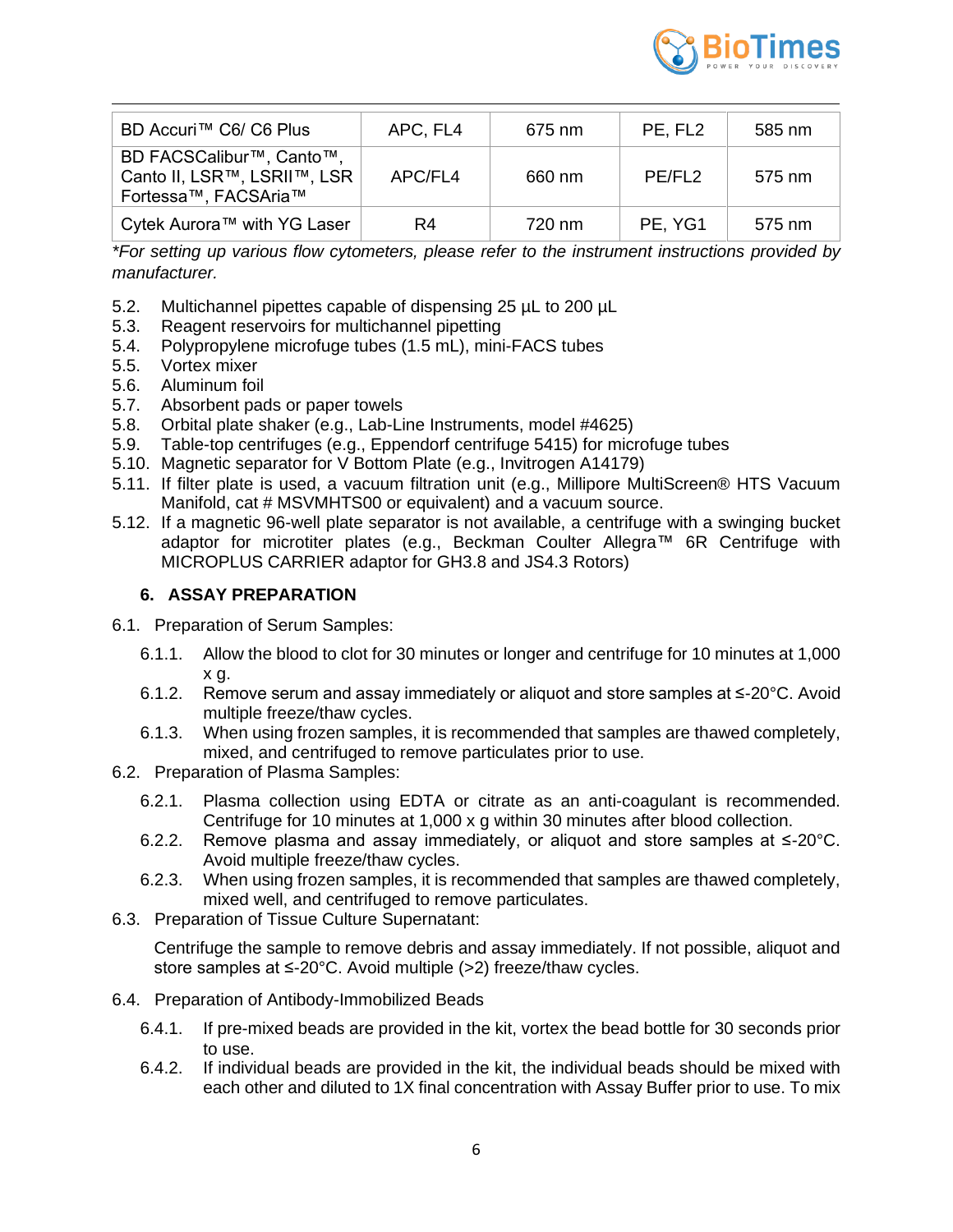

the diluted beads, follow the instructions below (a 3-plex custom panel is used as an example)

- 6.4.2.1. Vortex each bead vial for 30 seconds to completely resuspend the beads.
- 6.4.2.2. Calculate the amount of mixed and diluted beads needed for the assay. Prepare extra to compensate for pipetting loss.
- 6.4.2.3. Each reaction needs 25 µL of mixed and diluted beads. For 50 reactions, 1.5 mL of mixed beads is needed (0.75 mL plus 0.75 mL extra volume). For 96 reactions, prepare 3.0 mL of mixed beads.
- 6.4.2.4. As an example, to make 3.0 ml of 3-plex 1X diluted beads, transfer 0.25 mL of each of the 3 individual beads (12X concentrated) to a fresh tube (total bead volume = 0.75 mL) and add 2.25 mL of Assay Buffer to make the final volume of 3.0 mL.
- 6.5. Preparation of Wash Buffer
	- 6.5.1. Bring the 20X Wash Buffer to room temperature and mix to bring all salts into solution.
	- 6.5.2. Dilute 25 mL of 20X Wash Buffer with 475 mL deionized water. Store unused portions between 2°C and 8°C for up to one month.
- 6.6. Standard Preparation
	- 6.6.1. Prior to use, reconstitute the lyophilized kit Standard with 1.25 mL Assay Buffer.
	- 6.6.2. Mix well and allow the vial to sit at room temperature for 10 minutes.
	- 6.6.3. Transfer the reconstituted standard to an appropriately labeled polypropylene microfuge tube. This will be used as the top standard S7. Note: The top standard concentrations of analytes in this kit are set at the same top concentrations. But the top concentration for each target may subject to change from lot to lot (see lot-specific information for details).
	- 6.6.4. Label 6 polypropylene microfuge tubes as S6, S5, S4, S3, S2 and S1, respectively.
	- 6.6.5. Add 300 µL of Assay Buffer to each of the six tubes.
	- 6.6.6. Prepare 1:4 dilution of the top standard (S7) by transferring 100 µL of the top standard (S7) to the S6 tube and mix well. This will be the S6 standard.
	- 6.6.7. In the same manner, perform serial 1:4 dilutions to obtain S5, S4, S3, S2 and S1 standards (see the table below using the top standard at 2,000 pg/mL as an example).
	- 6.6.8. Assay Buffer will be used as the 0 pg/mL standard (C0).

| <b>Standard</b> | <b>Serial</b><br><b>Dilution</b>                                  | <b>Assay Buffer to Add</b> | <b>Standard To</b><br>Add | <b>Standard Conc.</b><br>(pg/mL) |
|-----------------|-------------------------------------------------------------------|----------------------------|---------------------------|----------------------------------|
| S7 (Original)   | $1.25$ mL to<br><b>NA</b><br>reconstitute<br>lyophilized standard |                            | <b>NA</b>                 | 2,000.0                          |
| S <sub>6</sub>  | 1:4                                                               | $150 \mu L$                | 50 µL of S7               | 500.0                            |
| S <sub>5</sub>  | 1:16                                                              | $150 \mu L$                | $50 \mu L$ of S6          | 125.0                            |
| S <sub>4</sub>  | 1:64                                                              | 150 µL                     | $50 \mu L$ of S5          | 31.3                             |
| S <sub>3</sub>  | 1:256                                                             | $150 \mu L$                | $50 \mu L$ of S4          | 7.8                              |
| S <sub>2</sub>  | 1:1,024                                                           | $150 \mu L$                | 50 $\mu$ L of S3          | 2.0                              |
| S <sub>1</sub>  | 1:4,096                                                           | $150 \mu L$                | $50 \mu L$ of S2          | 0.5                              |
| S <sub>0</sub>  | <b>NA</b>                                                         | 150 µL                     | <b>NA</b>                 |                                  |

A user may choose to make different serial dilutions (e.g., 2,000, 1,000, 500, 250, 125, 62.5, 31.3, 15.6, 7.8, 3.9, 2.0, 1.0, and 0 pg/mL) or using a different starting top concentration. In this case, reconstitution volume and dilution factors need to be adjusted accordingly.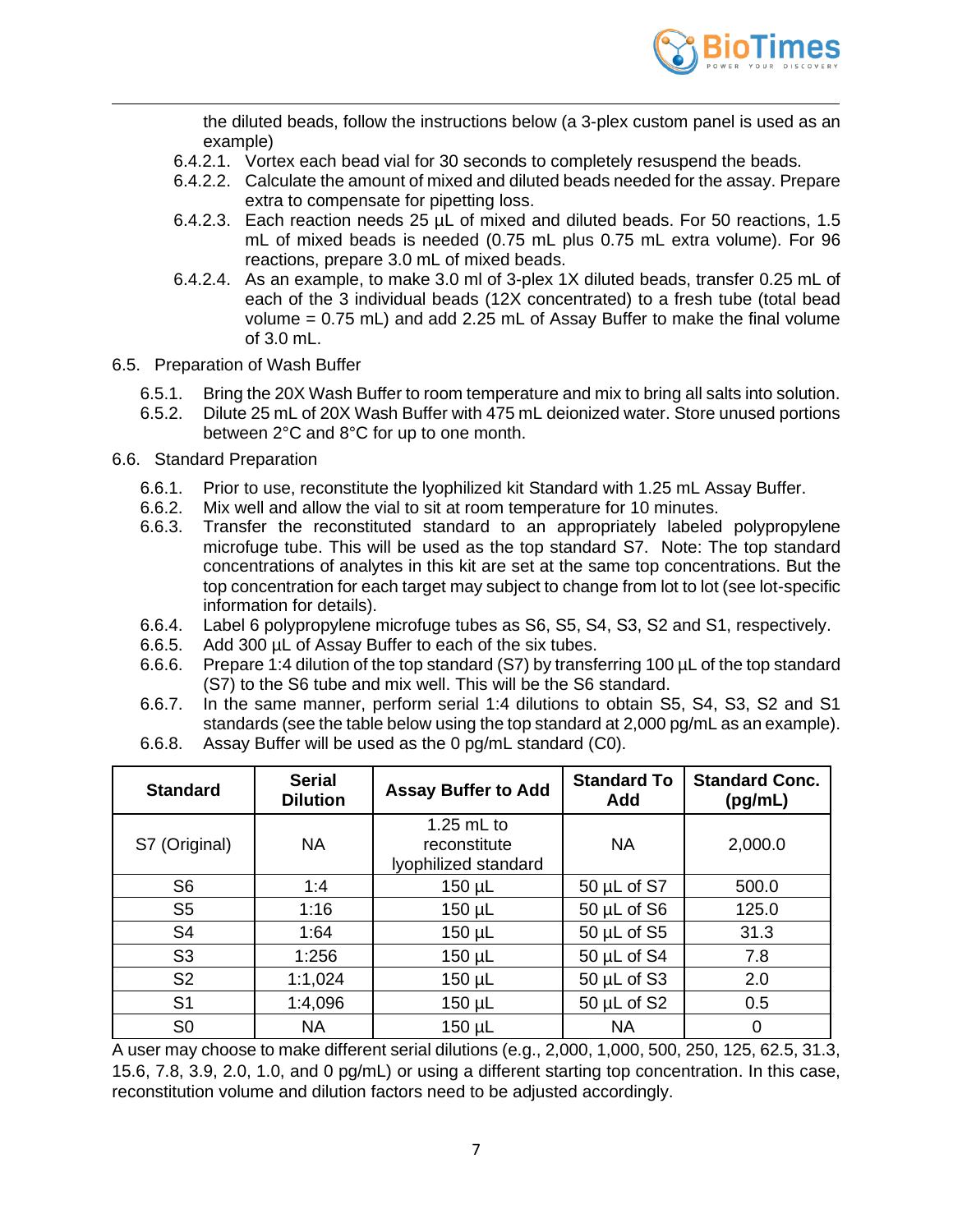

# 6.7. Preparation of Control Samples (Optional)

Human Th1 Cytokine Panel Control Sample 1 and Control Sample 2 should be reconstituted to 1.25 mL each with Assay Buffer. The reconstituted Control Samples can be tested as regular samples. Lot-specific ranges of targets in each Control Sample are typically provided in the datasheet of Control Samples when ordered.

#### 6.8. Sample Dilution

- 6.8.1. Serum or plasma samples must be diluted 5-fold with Assay Buffer before testing (e.g., dilute 20 µL of sample with 80 µL of Assay Buffer).
- 6.8.2. For cell culture supernatant samples, the levels of cytokines can vary greatly from sample to sample. A preliminary experiment may be needed to determine the appropriate dilution factor. If sample dilution is desired, dilution should be done with corresponding fresh cell culture medium or Assay Buffer to ensure accurate measurement.

# **7. ASSAY PROCEDURE**

<span id="page-7-0"></span>The BT-plex™ assay can be performed in a low-binding V-bottom plate, U-bottom plate, flat bottom plate, a filter plate, or in small test tubes (e.g., microfuge tubes, mini-FACS tubes). Lowbinding plates are typically made of polypropylene materials. Plates made of polystyrene materials such as cell culture plates, or ELISA plates should not be used for bead assays.

A low-binding V-Bottom 96-well plate is provided with each kit. The following assay protocols are described based on V-Bottom plate. For using individual small test tubes to run the assays, the protocols can be easily modified. Instead of using a magnetic plate separator, use centrifugation to separate the beads. For use with a filter plate (not provided) or for further modification of protocols, please contact our technical support team [\(support@biotimesinc.com\)](mailto:support@biotimesinc.com) to discuss recommendations.

# **Performing the Assay Using a V-, U-bottom Plate**

- Allow all reagents to warm to room temperature (20-25°C) prior to use.
- Keep the plate upright during the entire procedures (except for quick decanting step) to avoid bead loss.
- The plate should be placed in the dark or wrapped with aluminum foil for all incubation steps.
- Ideally, standards and samples should be run in duplicate and arranged on the plate and read on a flow cytometer in a consistent sequential order so that FCS file names and sample IDs can be easily identified during data analysis.
- If an autosampler is used for plate reading, the reading orientation and sequential order should be carefully programed so that it matches the desired plate map.
- 7.1. Add **25 µL of diluted standards** to corresponding standard wells of the V-Bottom Plate.
- 7.2. Add **25 µL of samples** (properly diluted) to sample wells.
- 7.3. Vortex mixed beads for 30 seconds. Add **25 µL of the mixed beads** to each well. The total volume for each well should be 50 µL after addition of beads. (Note: During beads addition, shake mixed beads bottle intermittently).
- 7.4. Seal the plate with a sheet of adhesive plate sealer. Cover the entire plate with aluminum foil to protect the plate from light.
- 7.5. Shake the plate at approximately 500-800 rpm on an orbital plate shaker for **2 hours at room temperature**. Depending on type of shaker, the speed should be high enough to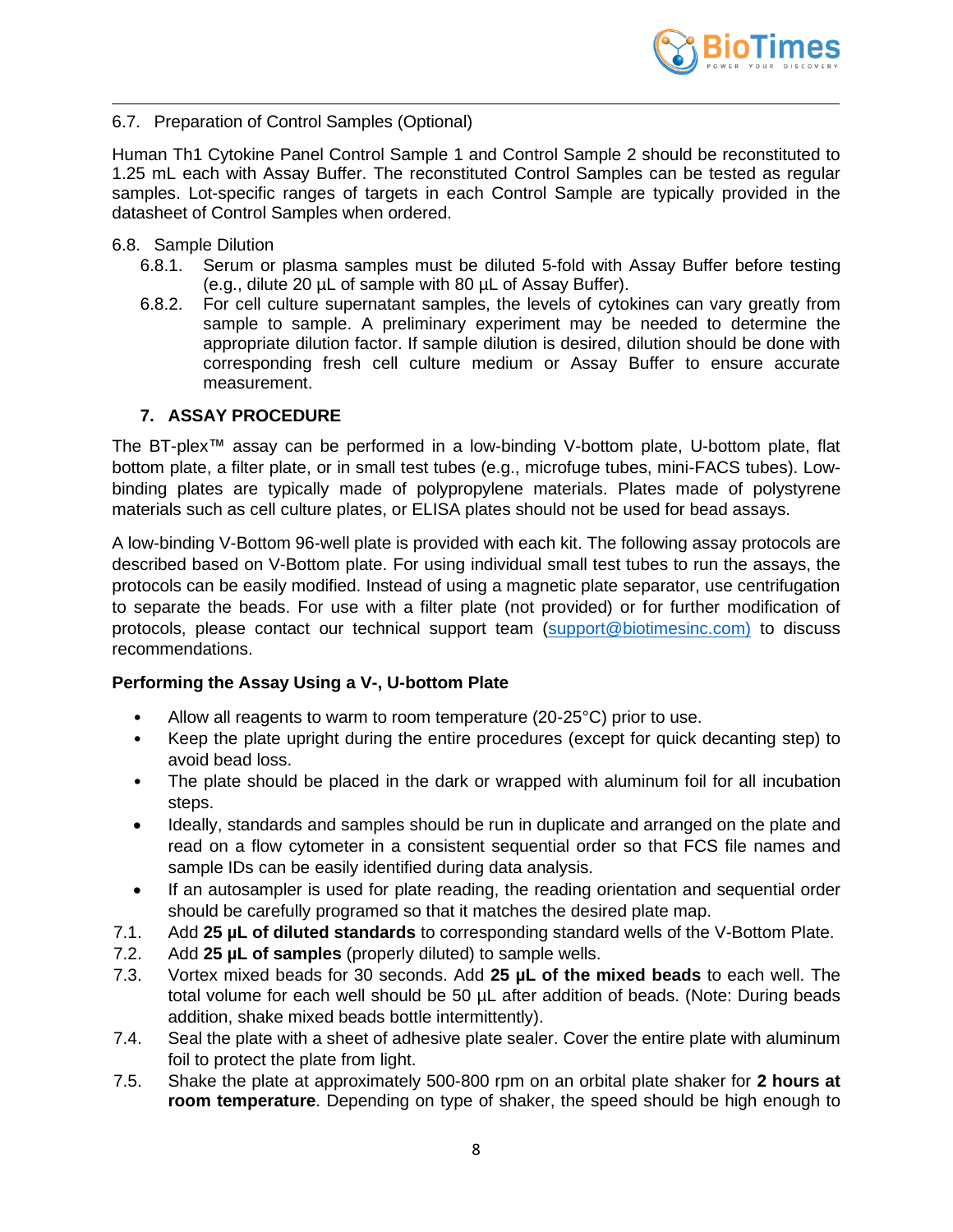

keep beads in suspension during incubation steps, but not too high to cause spill-over of liquids from wells.

- 7.6. Place the plate on a magnetic 96-well plate separator, **wait for 2 min**. Carefully remove liquid from the wells by decanting while holding the V-bottom plate on top of the magnetic 96-well separator tightly together, then blotting the plate on paper towels. Remove liquids as much as possible.
- *Note: If a magnetic 96-well plate separator is not available, centrifuge the plate at 250 x g for 5 minutes with a swinging bucket rotor. Immediately after centrifugation, decant the liquid into a container by quickly inverting and flicking the plate in one continuous and forceful motion. Blot the plate on a stack of clean paper towel and drain the remaining liquid from the well as much as possible.*
- 7.7. Add **25 µL Detection Antibody** mix to each well.
- 7.8. Seal the plate with a plate sealer. Cover the entire plate with aluminum foil to protect the plate from light. Shake the plate on the plate shaker for **1 hour** at room temperature.
- 7.9. **Do not wash the plate!** Add **25 µL of SA-PE** to each well directly. Seal the plate with the plate sealer. Wrap the entire plate with aluminum foil and shake the plate on a plate shaker for additional **30 minutes** at room temperature.
- 7.10. Repeat step 7.6.
- 7.11. Add 150 µL of 1X Wash Buffer to each well.
- 7.12. Repeat Step 7.6.
- 7.13. Add **150 µL of 1X Wash Buffer** to each well.
- 7.14. Read samples on a flow cytometer. If the flow cytometer is equipped with an autosampler, the samples can be read directly from the plate. Please be sure to program the autosampler to resuspend beads in the well immediately before taking each sample. If an autosampler is not available, the samples can be transferred from the plate to micro FACS (or FACS) tubes and read manually on the flow cytometer.

# **8. INSTRUMENT SETUP**

- <span id="page-8-0"></span>8.1. Start up the instrument following the instrument manufacturer's recommendations.
- 8.2. Create a template for data acquisition using instrument's data acquisition software. A template is a document or worksheet with density plots (e.g., FSC vs. SSC; PE vs. APC plots) that allows the user to perform machine setup and data acquisition.
- 8.3. Set up the PMT voltages of each channel, if necessary, to be used for data acquisition using the S0 and S7 wells of standards. Some digital flow cytometers have fixed PMT settings (e.g., Accuri C6™ and Novocyte™) and no PMT adjustment is needed.

# <span id="page-8-1"></span>**9. DATA ACQUISITION AND ANALYSIS**

- 9.1. Before sample reading, make sure that the flow cytometer is set up properly.
- 9.2. Create a new template or open an existing template (for details on how to create a cytometer-specific template, please refer to the Flow Cytometer Setup Guide).
- 9.3. Vortex each sample for 5 seconds before analysis for manual reading. Set plate agitation prior to each reading.
- 9.4. Set the flow rate to low. Set the number of gated beads to be acquired to about 150-200 per analyte (e.g., acquire 2,400 gated events for a 12-plex assay). Instead of acquiring data using total events, create a large gate to include both Beads A and Beads B (gate  $A+B$ ) and set to acquire the number of events in gate  $A + B$ . This will exclude majority of the debris from samples.
- 9.5. Read samples.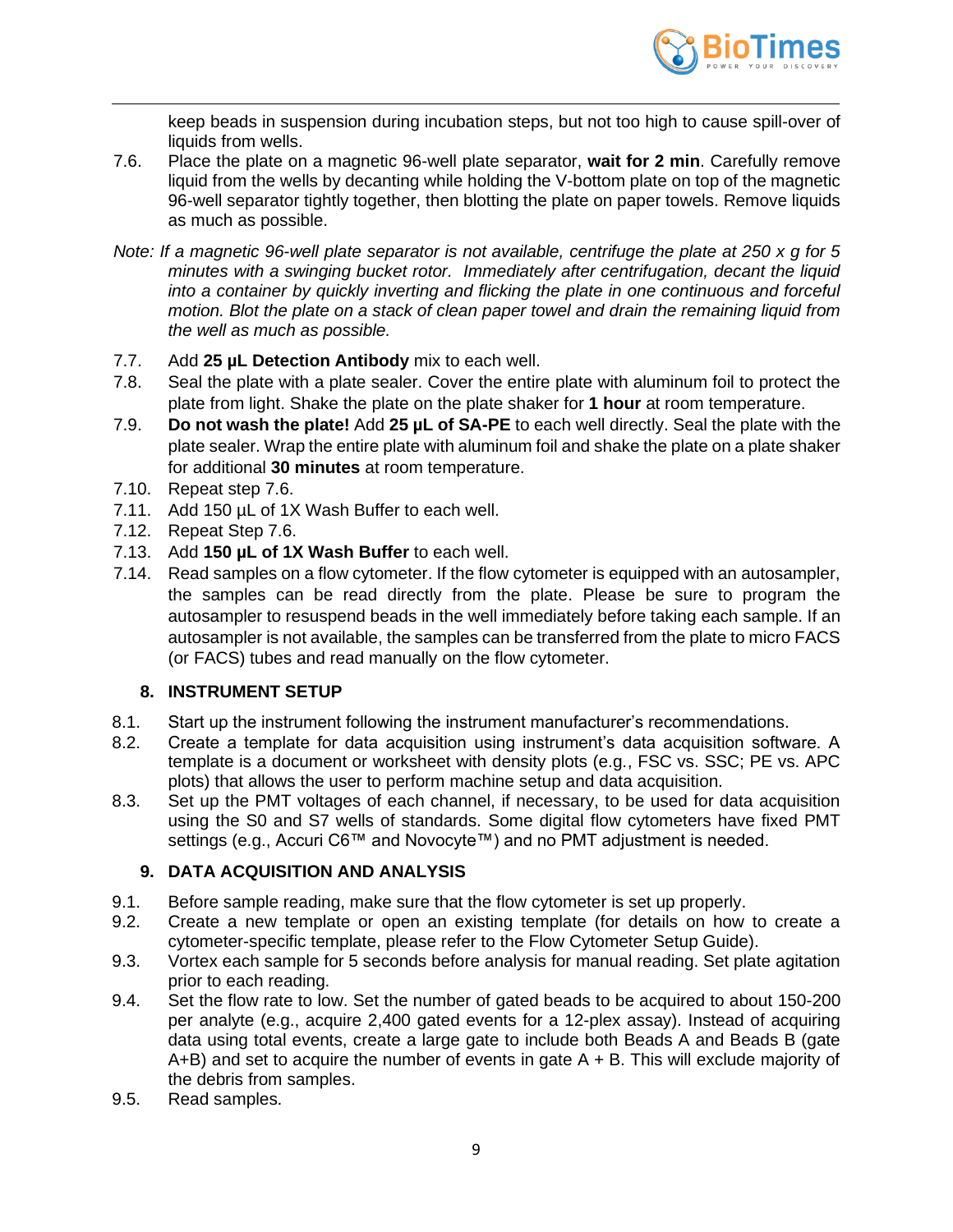

- 9.6. If using an auto-sampler, read column by column (A1, B1, C1...A2, B2, C2…, A3...).
- 9.7. When naming data files, try to use simple names with a consecutive numbering for easy data traceability and analysis.
- 9.8. Store all FCS files in the same folder for each assay. If running multiple assays, create a separate folder for each assay.
- 9.9. Proceed to data analysis using appropriate Data Analysis Software when data acquisition is completed.
- 9.10. The FCS file generated on a flow cytometer should be analyzed using a compatible data analysis software package for FCS files. Contact support@biotimesinc.com for proper Data Analysis Software.
- 9.11. FCS files may need to be exported for some flow cytometers. The data can be exported as FCS 3.0, FCS 3.1 format.
- 9.12. BioTimes, Inc. offers free of charge data analysis for our customers. Customers can zip FCS files and send the data package to support@biotimesinc.com, or put the files in a secure shared location such as Dropbox, along with detailed instructions on standard concentrations, plate map, and sample replicate information. Upon timely communication with us, we will analyze the data and send the results back.

# <span id="page-9-0"></span>**10. ASSAY CHARACTERIZATION**

10.1. Representative Standard Curve



This standard curve was generated using the BT-plex Human Th1 Cytokine Panel for demonstration purpose only. A standard curve must be run with each quantitative assay.

10.2. Assay Sensitivity

The assay sensitivity (minimum detectable concentration, MinDC) is the theoretical limit of detection calculated using a Data Analysis Software by applying a 5-parameter curve fitting algorithm with weighting. The typical assay sensitivity data below is for reference use only.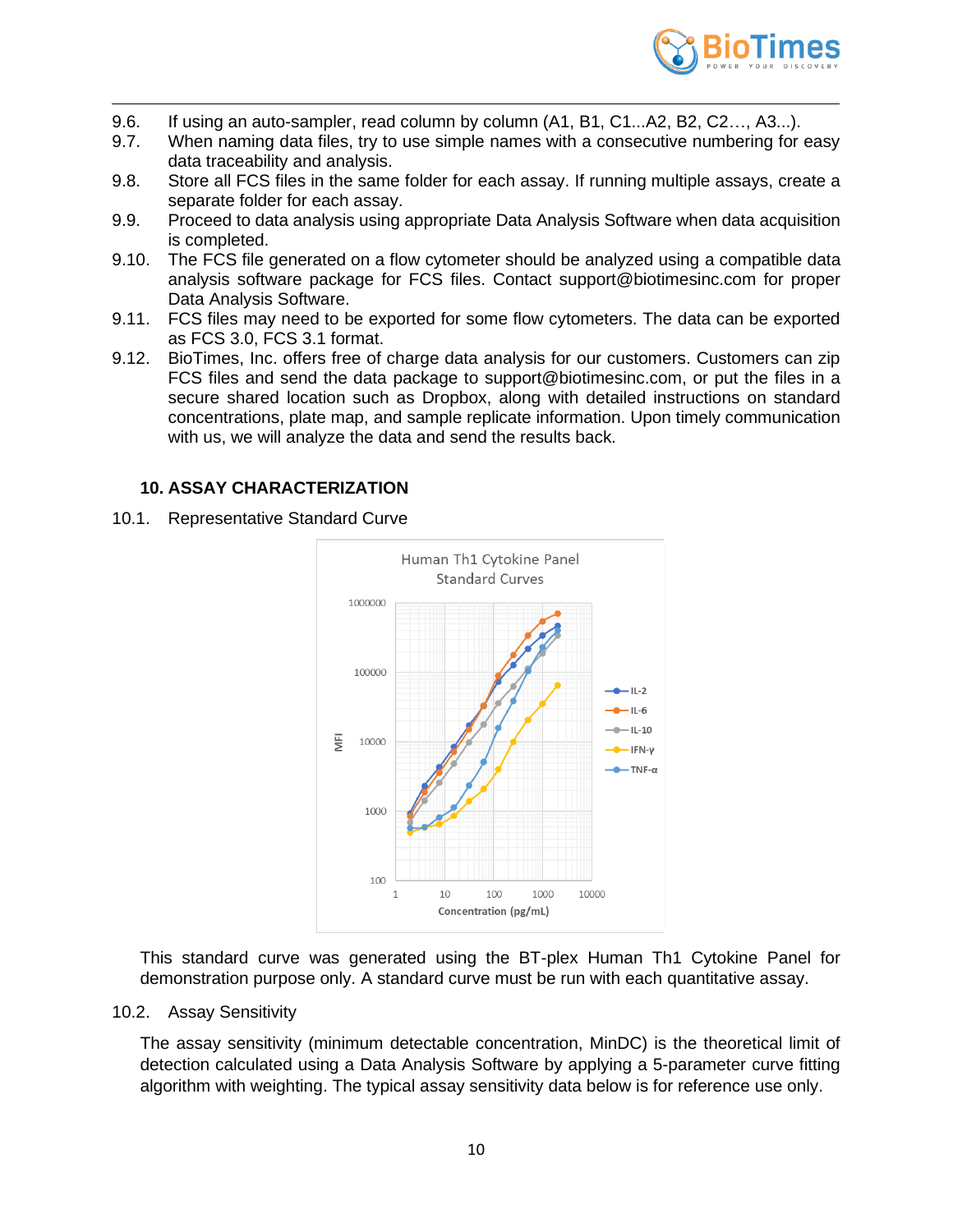

| <b>Target</b> | minDC (pg/mL) |
|---------------|---------------|
| II -2         | 0.59          |
| $IL-6$        | 0.53          |
| $IL-10$       | 0.58          |
| IFN-y         | 0.69          |
| TNF- $\alpha$ | 0.82          |

#### 10.3. Cross-Reactivity

Twenty-six recombinant human cytokines were tested at ≥ 50 ng/mL using the BT-plex Human Th1 Cytokine Panel. There is no detectable cross-reacting signal among targets within the panel or with non-targeted proteins.

10.4. Accuracy (Spike Recovery)

Target proteins with known concentrations were spiked into 8 properly diluted serum samples at four different concentrations within the assay range. The spiked samples were then tested. The measured concentrations were compared with the spiked quantity. The overall recovery % of spiked proteins are within acceptable ranges for multiplex assays.

| <b>Target</b> | Recovery, % |
|---------------|-------------|
| $IL-2$        | 82          |
| IL-6          | 89          |
| $IL-10$       | 94          |
| IFN-y         | 67          |
| TNF- $\alpha$ | 89          |

# 10.5. Intra-Assay Precision

Two independent samples were measured 8 times on the same plate. The overall intra-assay CV% is acceptable.

| <b>Target</b> | Intra-Assay CV, % |
|---------------|-------------------|
| $IL-2$        | 5.9               |
| $IL-6$        | 5.2               |
| $IL-10$       | 5.6               |
| IFN-y         | 7.1               |
| $TNF-\alpha$  | 117               |

#### 10.6. Inter-Assay Precision

Overall inter-assay CV is within 15% for all targets.

#### 10.7. Biological Samples

Cytokine Concentrations in serum samples from 10 presumptive healthy donors and 10 presumptively recovered CoVID-19 patients were determined and concentrations reported.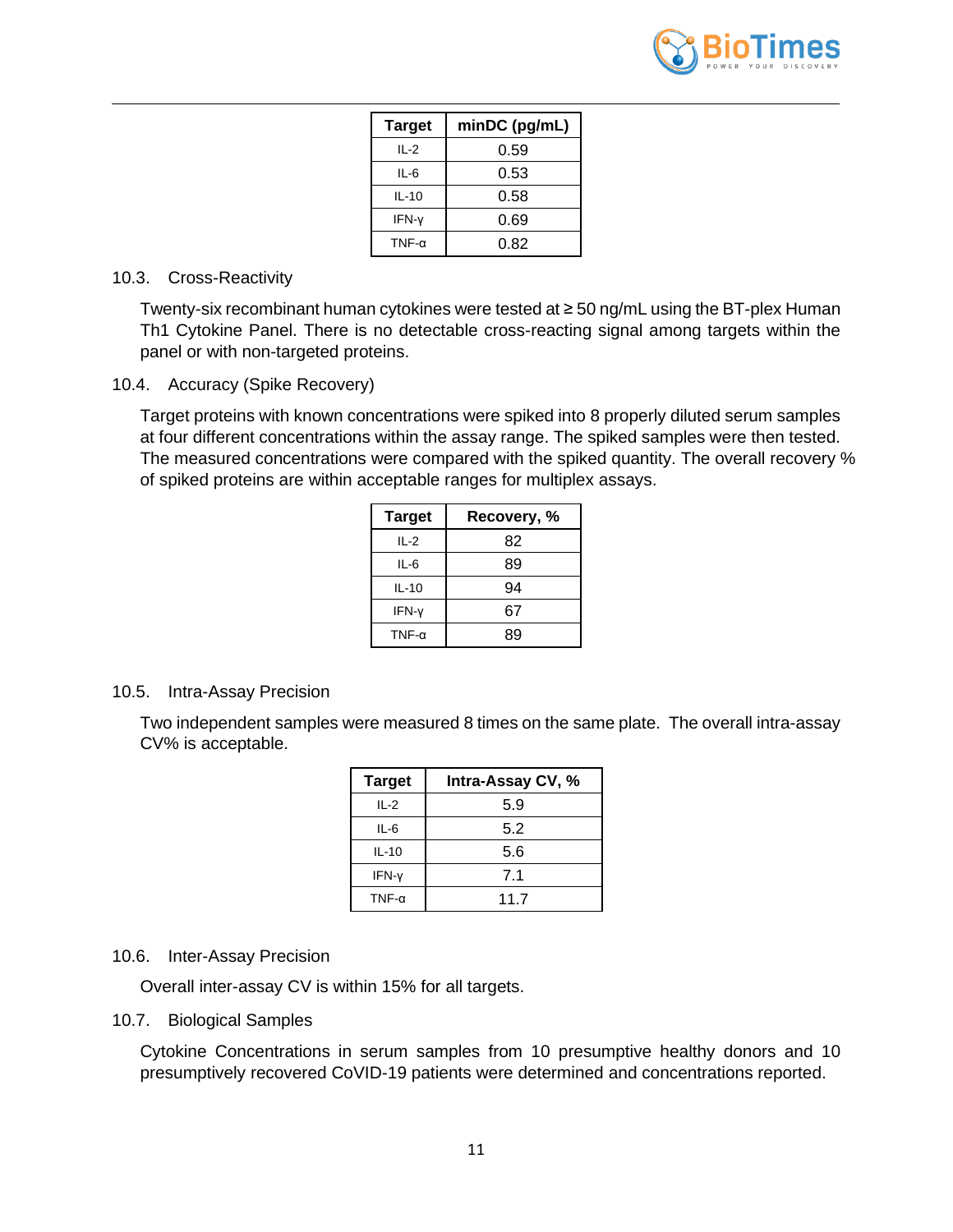

| Sample             | Serum          | $IL-1B$   | $IL-2$    | $IL-4$    | $IL-5$    | $IL-6$    | $IL-8$    | IL-10     | IL-12p70  | <b>IL-17A</b> | IFN-γ     | TNF-αl    | IFN- $\alpha$ 2 |
|--------------------|----------------|-----------|-----------|-----------|-----------|-----------|-----------|-----------|-----------|---------------|-----------|-----------|-----------------|
|                    | Sample ID      | pg/ml     | pg/ml     | pg/ml     | pg/ml     | pg/ml     | pg/ml     | pg/ml     | pg/ml     | pg/ml         | pg/ml     | pg/ml     | pg/ml           |
|                    |                | <b>ND</b> | <b>ND</b> | 0.32      | <b>ND</b> | <b>ND</b> | <b>ND</b> | <b>ND</b> | <b>ND</b> | <b>ND</b>     | <b>ND</b> | <b>ND</b> | <b>ND</b>       |
|                    | $\overline{2}$ | 11.08     | 8.85      | 76.91     | 66.69     | 7.34      | 264.84    | 12.46     | 9.43      | 111.16        | 57.69     | 107.18    | 17.91           |
|                    | 3              | <b>ND</b> | <b>ND</b> | 0.39      | <b>ND</b> | <b>ND</b> | 62.03     | <b>ND</b> | <b>ND</b> | <b>ND</b>     | <b>ND</b> | <b>ND</b> | <b>ND</b>       |
|                    | $\overline{4}$ | <b>ND</b> | 7.36      | 38.96     | 70.80     | <b>ND</b> | 134.34    | 7.73      | 0.88      | 5.37          | 10.67     | 65.39     | 13.66           |
| Presumptive        | 5              | <b>ND</b> | <b>ND</b> | <b>ND</b> | <b>ND</b> | <b>ND</b> | <b>ND</b> | <b>ND</b> | <b>ND</b> | <b>ND</b>     | <b>ND</b> | 1.04      | <b>ND</b>       |
| Healthy            | 6              | <b>ND</b> | <b>ND</b> | 0.53      | <b>ND</b> | <b>ND</b> | <b>ND</b> | <b>ND</b> | <b>ND</b> | <b>ND</b>     | <b>ND</b> | 2.32      | <b>ND</b>       |
| donor              | $\overline{7}$ | <b>ND</b> | <b>ND</b> | 1.03      | <b>ND</b> | <b>ND</b> | 50.32     | <b>ND</b> | <b>ND</b> | <b>ND</b>     | 1.14      | 0.98      | <b>ND</b>       |
|                    | 8              | <b>ND</b> | <b>ND</b> | 3.41      | 2.43      | <b>ND</b> | 21.15     | <b>ND</b> | <b>ND</b> | <b>ND</b>     | 0.91      | 18.12     | <b>ND</b>       |
|                    | 9              | <b>ND</b> | <b>ND</b> | <b>ND</b> | <b>ND</b> | <b>ND</b> | 67.43     | <b>ND</b> | <b>ND</b> | <b>ND</b>     | <b>ND</b> | <b>ND</b> | <b>ND</b>       |
|                    | 10             | <b>ND</b> | <b>ND</b> | 8.28      | 10.90     | <b>ND</b> | 72.51     | <b>ND</b> | <b>ND</b> | 8.70          | 8.21      | 63.50     | <b>ND</b>       |
|                    | 1              | 38.96     | 13.52     | 512.90    | 105.24    | 30.14     | 1125.61   | 32.38     | 48.76     | >2659.92      | 217.85    | 74.64     | 26.48           |
|                    | $\overline{2}$ | 58.67     | 19.51     | 1081.51   | 165.73    | 38.02     | >17854.53 | 51.24     | 90.07     | >2659.92      | 358.33    | 104.82    | 44.72           |
|                    | 3              | 4.97      | 5.55      | 41.69     | 37.92     | 4.12      | 548.64    | 6.32      | 2.25      | 63.74         | 49.34     | 89.22     | 9.07            |
| <b>Presumptive</b> | $\overline{4}$ | 51.59     | 14.70     | 563.28    | 126.72    | 28.09     | >17854.53 | 40.68     | 68.54     | >2659.92      | 283.18    | 85.63     | 33.63           |
| CoVID-19           | 5              | 7.00      | <b>ND</b> | 55.53     | 25.66     | 2.54      | 327.55    | 3.30      | 3.41      | 29.74         | 11.05     | 21.72     | <b>ND</b>       |
| Recovered          | 6              | 2.18      | <b>ND</b> | < 0.31    | 5.15      | 6.22      | 361.19    | <b>ND</b> | <b>ND</b> | 6.96          | 3.36      | 3.69      | <b>ND</b>       |
| <b>Subjects</b>    | $\overline{7}$ | 8.58      | 9.27      | 56.46     | 89.53     | 3.25      | 1218.51   | 13.95     | 4.05      | 12.79         | 53.95     | 265.94    | 19.63           |
|                    | 8              | 23.11     | 7.67      | 93.64     | 41.85     | 15.01     | <b>ND</b> | <b>ND</b> | 13.56     | 589.20        | 71.37     | 45.15     | 9.56            |
|                    | 9              | 35.56     | 7.98      | 2.50      | 100.38    | 23.87     | 1003.66   | 30.56     | 48.47     | >2659.92      | 5.51      | 70.95     | <b>ND</b>       |
|                    | 10             | 32.12     | 8.59      | 324.13    | 104.30    | 25.34     | 858.01    | 25.34     | 45.63     | >2659.92      | 202.50    | 73.91     | 23.21           |

In addition, the Human Cytokine Panel 1 panel were biologically validated using human PBMC cells cultured with various known conditions for stimulating immune responses (LPS, CD3/CD28, Poly I:C, PHA, PMA, etc.) and the data were consistent with literature reported responses for each target.